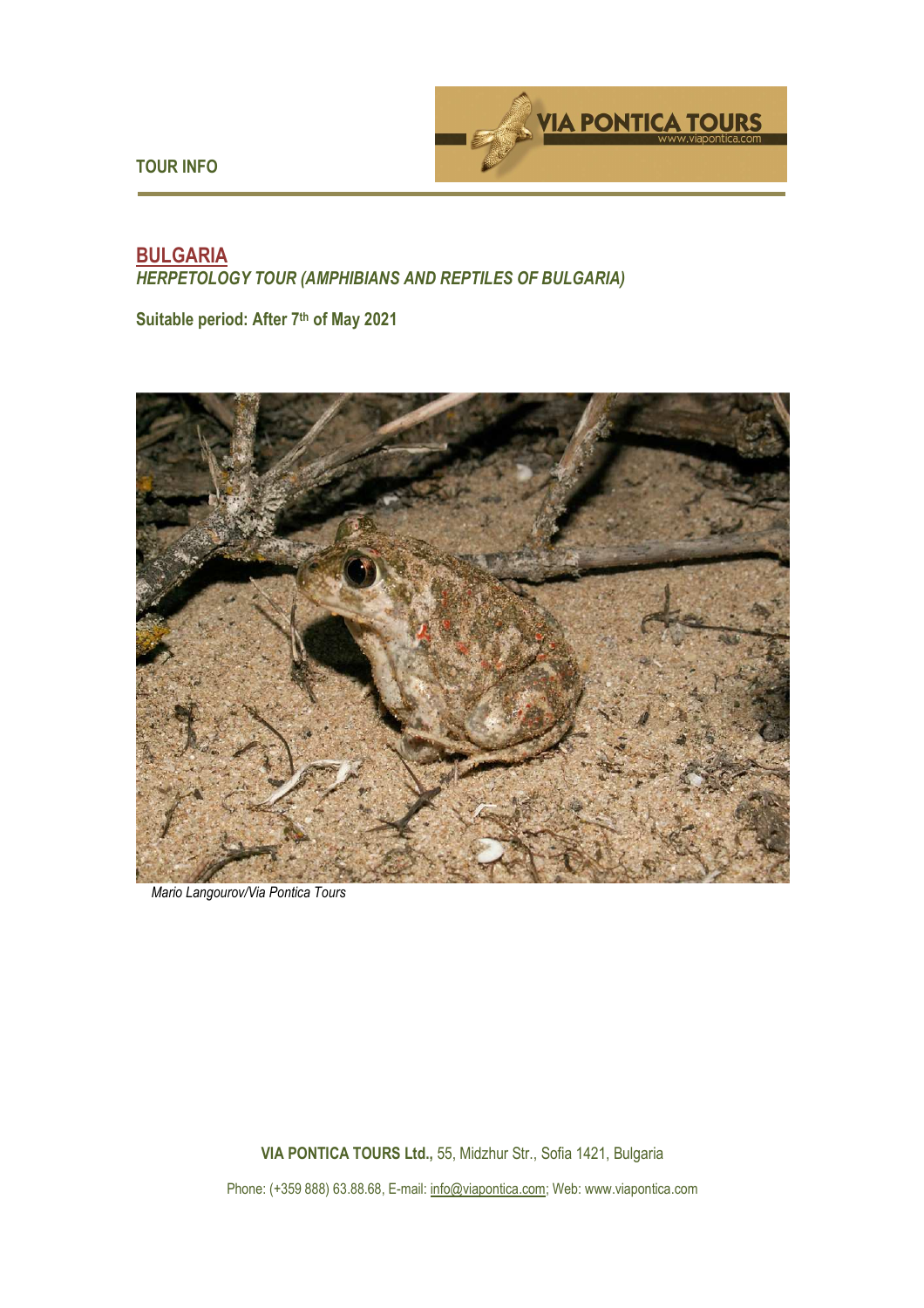## **Day by day itinerary**

### **Day 1**

Arrival at Sofia airport and transfer to Melnik, about two and a half hours. Accommodation for the next four nights.

### **Days 2, 3 and 4**

These three days we will spend exploring different sites – Kresna Gorge, Rupite, Kozhukh Hill. We will have short transfers. Beside the common species, here we expect to find also some rare species – *Syrian Spadefoot Toad, Yellowbelly Toad, Balkan Stream Frog, Kotschy's Gecko, Balkan Green Lizard, Erhard's Wall Lizard, Worm Snake, Dahl's Whip Snake, Leopard Snake, Four-lined Snake, Montpellier Snake, Cat Snake.*

We can also find both species of tortoises – *Hermann's and Spurthighed*, as well as the *Balkan Terrapin*.

#### **Day 5**

Today we have long transfer (about four hours) to our next hotel in Smolyan, in the Western Rodopi Mountain for two-nights stay. We will have a few stops on the way. Late in the afternoon we arrive in the hotel.

Along the road we expect to see some mountain species *– Fire Salamander, Alpine Newt, Spring and Common Frogs, Slow Worm, Sand Lizard, Viviparous Lizard, Aesculapian and Smooth Snakes, Adder.* 

#### **Day 6**

A day at Smolyan Lakes and high mountain zone of the Western Rodopi Mountains.

Today we expect to see some common and mountain species – *Fire Salamander, Alpine Newt, Spring and Common Frogs, Slow Worm, Sand Lizard, Viviparous Lizard, Aesculapian and Smooth Snakes, Adder.* 

#### **Day 7**

Today we have long transfer (about three and a half hours) to the town of Haskovo, in the Eastern Rodopi Mountain. We will have a few stops on the way. Late in the afternoon we arrive in the hotel, which will be our base for the next three nights.

#### **Days 8 and 9**

These two days we will explore different sites in the area – near Harmanli and Mandritsa Village. The species we can see here are *European Glass Lizzard, Snakeeyed Lacertid, Worm Snake, Sand Boa, Dahl's Whip Snake, Blotched Snake, Montpellier Snake.*